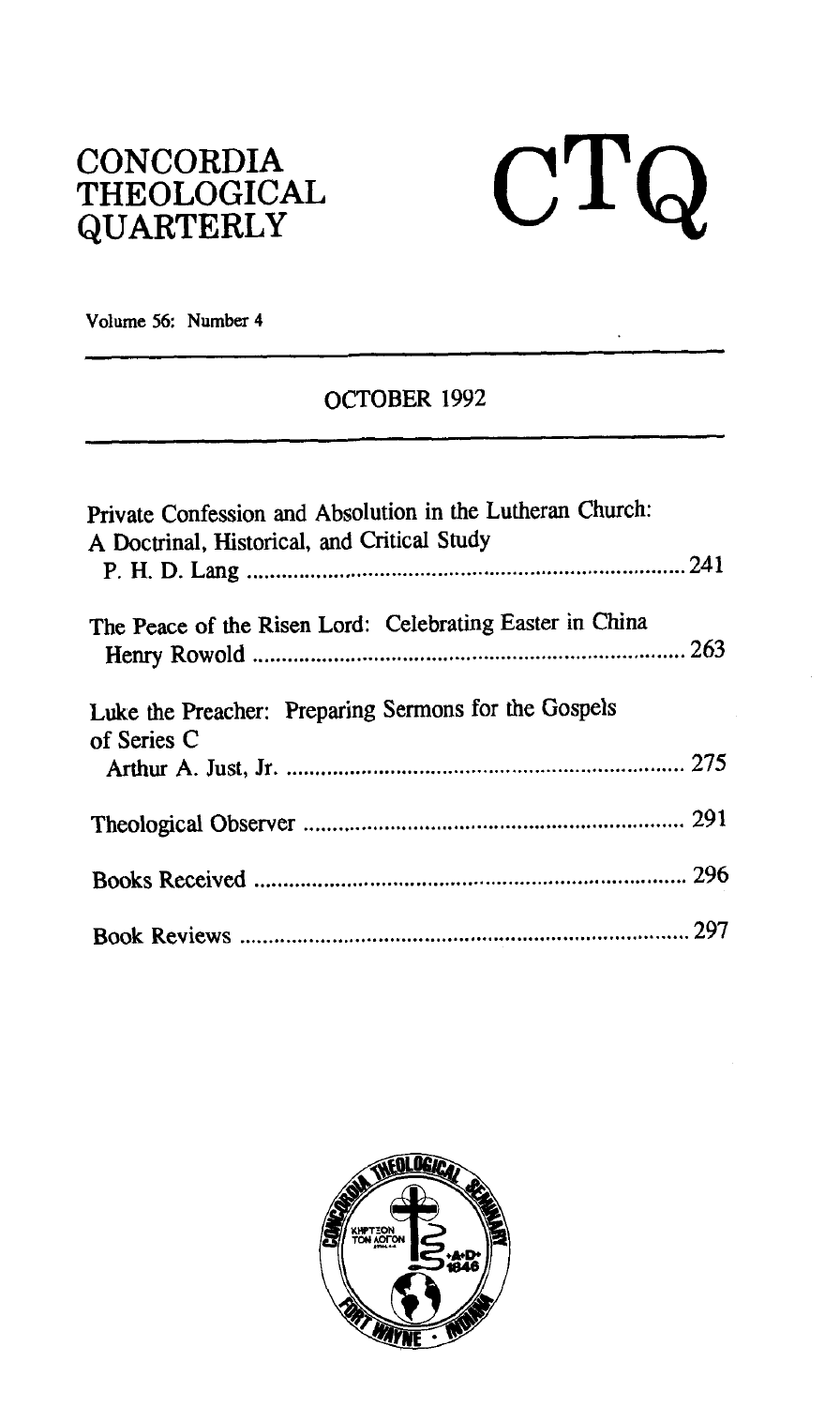# **Theological Observer**

## 1 TIMOTHY 3: 1-7 AND TITUS 1:5-9 AND THE ORDINATION OF WOMEN

#### *I. Qualifications for the Office of Overseer*

Not long ago I received a copy of *Different VoiceslShared Vision,*  published by the American Lutheran Publicity Bureau and written for members of the Lutheran Church-Missouri Synod with contributions justifying and promoting the ordination of women within the Missouri Synod.<sup>1</sup> While several thoughts came to mind concerning this publication which will not be explored here, one major thought came to the fore, namely, there is no reference to 1 Timothy 3:1-7 or Titus 1:5-9. How can this be? How can one endorse the ordination of women and make no reference to these texts? This lack seems peculiar as these passages speak directly about what we today would call the office of the public ministry, the office of pastor. Yet they are not mentioned. This oversight also seems to be a common one in the discussion of the ordination of women. Our Lutheran Confessions tell us that to settle theological controversies the problem must be stated precisely and then passages from the Bible which speak to the question must be sought in order **to** reach a Godpleasing conclusion. The question is "May a woman be a pastor?" or, even better, "What are the biblical qualifications for an overseer?" There are two Bible passages which specifically address this question: 1 Timothy 3:l-7 and Titus 15-9. Too often other passages are brought into the discussion which are secondary, such as 1 Corinthians 11:3-16 and 1 Corinthians 14:34-36. In her article on 1 Corinthians 14:34-36 Elizabeth Yates concludes: ". . . this passage cannot responsibly be used as a proof-text for anything as significant as the role of women in the ministry of the church."<sup>2</sup> We do not agree with most of her exegesis and conclusions but, even if we did, this passage is secondary to 1 Timothy  $3:1-7$  and Titus 1:5-9. Marva J. Dawn in her article on 1 Timothy 2:8-15 carries out her exegesis without the slightest hint that 1 Timothy 3:l-7 immediately follows.<sup>3</sup> Others rely on Galatians  $3:28$  as their support for the ordination of women as pastors, even though the text has nothing to do with the pastoral office. $4\overline{ }$  It speaks about justification and thus may have something to say about the priesthood of believers, but not about the pastoral office.

1 Timothy 3:l-7 and Titus 1:5-9 are the *sedes doctrinae* for the office of pastor. The language is clear and straightforward in giving the qualifications for the office of overseer. These texts cannot be dismissed as non-Pauline. They belong not to the antilegomena but to the homologoumena. They may not be dismissed on the basis of the vocabulary used, since all the key words are found in such early writings as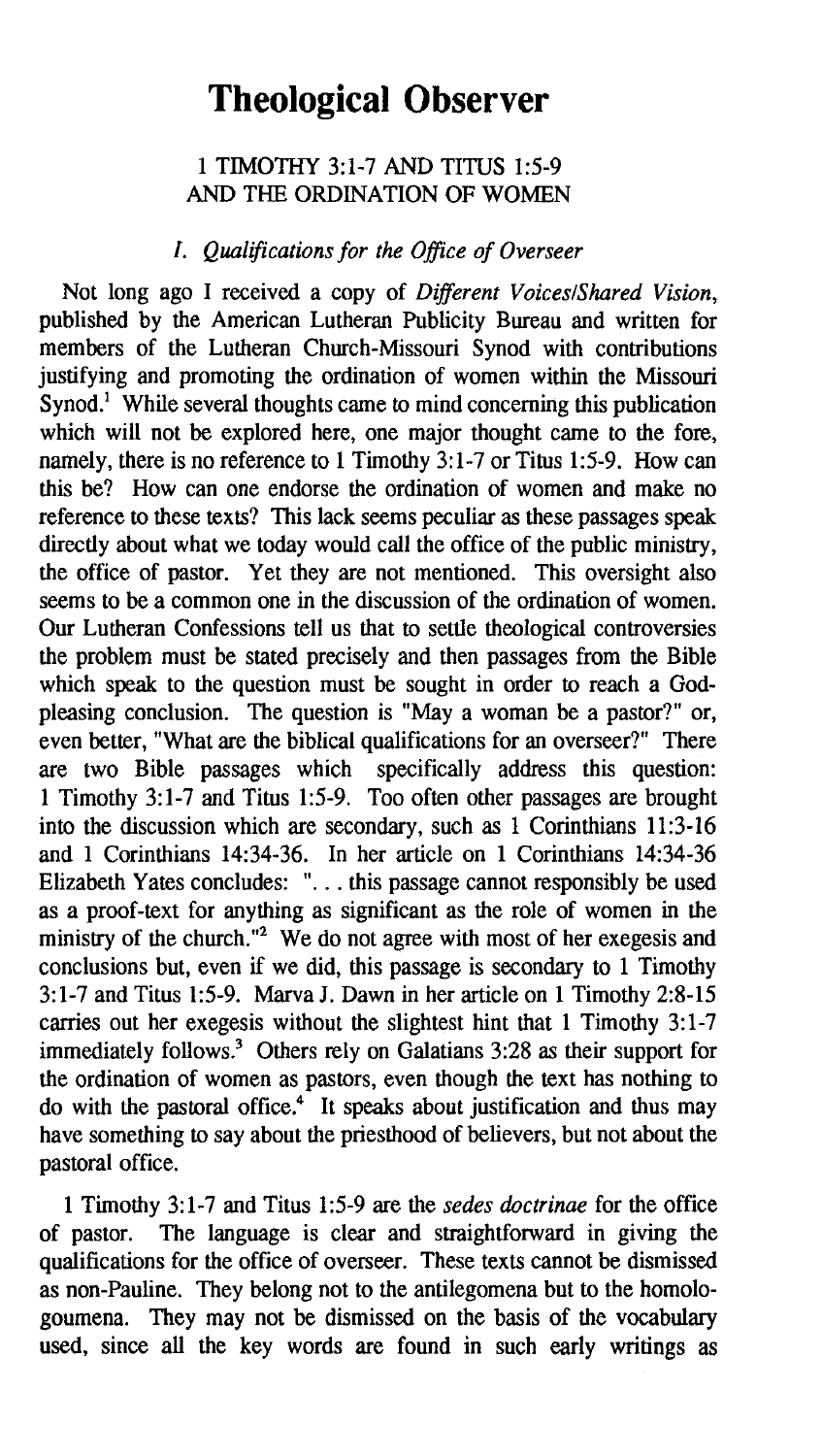Philippians (1:1,  $\ell \pi(\sigma \kappa \sigma \sigma \sigma \varsigma)$ , 1 Thessalonians (5:12,  $\pi \rho \sigma(\sigma \tau \eta \mu \iota)$ , James (5:13,  $\pi \rho \epsilon \sigma \beta \upsilon \tau \epsilon$ ), as well as in Acts (20:28,  $\ell \pi \iota$ - $James (5:13, \pi \rho \epsilon \sigma \beta \alpha \epsilon \rho \rho \sigma)$ , as well as  $\sigma$ ко $\pi$ ос).

## *II. Eligibility for the Office of Overseer*

Paul says that the overseer is to be a "one-woman man"  $(v, 2)$ . Clearly is referring to what we today would call the nastoral office. He he is referring to what we today would call the pastoral office. alternately describes this office with  $\epsilon \pi$  to  $\kappa$  (Acts 20:28; Philippians 1:1; 1 Timothy 3:3; Titus 1:7) and  $\pi \rho \epsilon \sigma \beta \gamma \epsilon \rho o \varsigma$  (Acts 20:17; 1 Timothy 5:17, 19; Titus 1:5). The descriptions of this office are closely associated with the pastoral office today, consisting of the public oversight of God's people and their spiritual care by the ministers of the word of God (Acts 20:28; 1 Thessalonians 5:12, 13; 1 Timothy 3:2,4, 5; 1 Timothy 5:17; 2 Timothy 2:2,24; Titus 1:7, 9; Hebrews 13:17; James 3:l; 1 Peter 5:2, 3).

Paul says that only males are candidates for the office of overseer. Whether the phrase "one-woman man" refers to how many wives the overseer may have at one time or whether the overseer is allowed to be married more than once is not germane to the issue of whether a woman may be an overseer-pastor. Clearly Paul is speaking with the assumption that only men are candidates for the pastoral office. This impression is reinforced as Paul compares the care of the church provided by the overseer with the care that a husband gives to his family (1 Timothy 3:4- 5: "He must manage his own family well and see that his children obey him with proper respect. If anyone does not know how to manage his own family, how can he take care of God's church?" **[NIV]**; *cf.* Titus 1:5). Paul's use of  $\pi \rho$  of  $\sigma \tau \rho \mu$  ("manage") is worthy of note in verses 4 and 5. He uses this verb in reference to the husband's role in the family and, in **1** Thessalonians 5:12 (and possibly Romans 12:8), to the overseer's function in the church. In classical Greek  $\pi \rho o(\sigma \tau \eta)$  was usually predicated of a position which involved the responsibility of protecting those over whom one was placed.<sup>5</sup> In the Septuagint  $\pi$ pot $\sigma$ tnut occurs eight times, rendering a Hebrew word meaning "to be the head of a household," "to govern the people."<sup>6</sup> Thus, in the New Testament the word involves ". . . the picture of the patriarchal head of the household **or**  father of the family. If he is capable of fulfilling this role well, he fulfills a vital qualification for being leader in the church."<sup>7</sup> The biblical a vital qualification for being leader in the church." $7$ teaching which holds these concepts of home and church together is the male headship involved in the order of creation. Indeed, Paul lays the groundwork for 1 Timothy 3:2-5 at the end of chapter 2 (verses 11-13)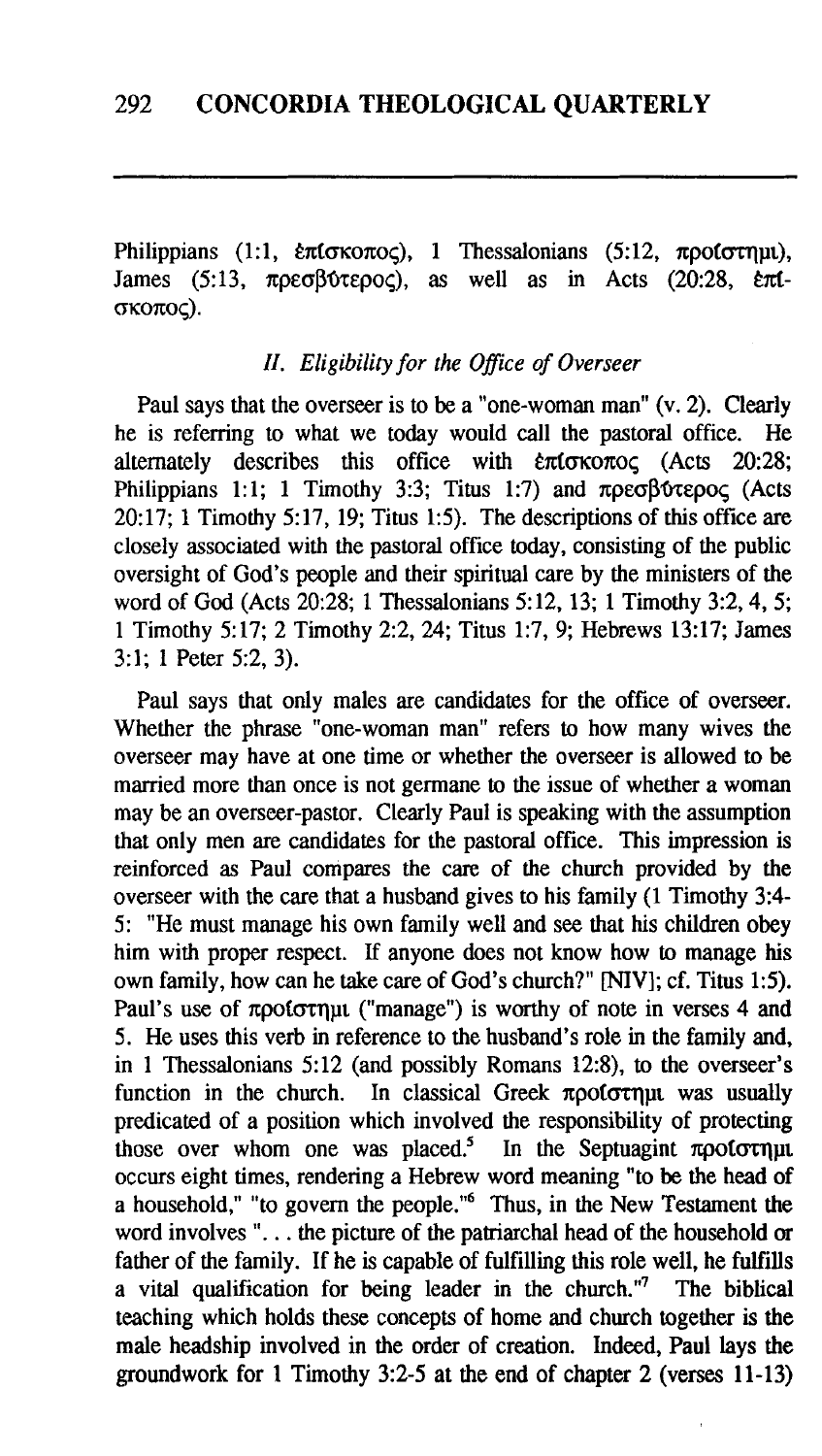when he says: "For a woman should learn in quietness and full submission. I do not permit a woman to teach or have authority over a man; she must be silent. For Adam was formed first, then Eve" **(NIV).** 

Clearly the existence of an order of creation is pivotal in the debate over the ordination of women. If one believes that the order of creation is a biblical teaching, not bound by time and culture, then the Apostle Paul is being scripturally and logically consistent in excluding women from the pastoral office even as they are excluded from being the head of the home. This is no isolated or obscure teaching. Paul makes reference to male headship not only in 1 Timothy 2 and 3 and Titus 1, but also in 1 Corinthians  $11:3$ . Ephesians  $5:22$ , and Colossians  $3:18$ . That the 1 Corinthians 11:3, Ephesians 5:22, and Colossians 3:18. Apostle Peter is in agreement with the Apostle Paul is seen in 1 Peter 3: 1- 6. In 1 Timothy 3:2-5 Paul certainly makes the connection between the headship of the husband and the office of overseer in the church. If a woman is not to lead the family household, she is not to lead the household of God.

#### *III. Culture and Time*

Other than one's own cultural biases concerning the roles of men and women, there is no reason to believe that what Paul writes in 1 Timothy 3 and Titus 1 is bound to culture or time. How can one take only the descriptions of overseers as males as being culturally bound and not the other qualifications listed? In the greater context of the whole letter there is every reason to believe that what Paul writes in these verses is applicable in the church for all time. In 1 Timothy 1:13 he appeals to the account of the creation of Adam and Eve, which is something historically true in all times and places. It relates facts of history which cannot be changed: Adam was formed first, then Eve. At the beginning of 1 Timothy 3 Paul says, "Here is a trustworthy saying" (v. 1). He uses these same words in chapter 1 in reference to Jesus coming into the world to save sinners  $(1:15)$  and again in chapter 4 in reference to our hope in the living God who is the Savior of all people, especially believers **(4:9).** In chapter 3 Paul tells Timothy that he has given these instructions so that he would know how people ought to conduct themselves in God's "household," a word that would bring to mind again the office of overseer (3:5,15). And in Titus we see that what Paul says to Timothy concerning the church in Ephesus applies equally to the church on the island of Crete. Such other passages as 1 Corinthians 11, Ephesians 5, Colossians 3:18, and 1 Peter 3:l-6 support and are consistent with 1 Timothy **3:l-7** and Titus 1:5-9. In addition, Jesus picked twelve males to be apostles and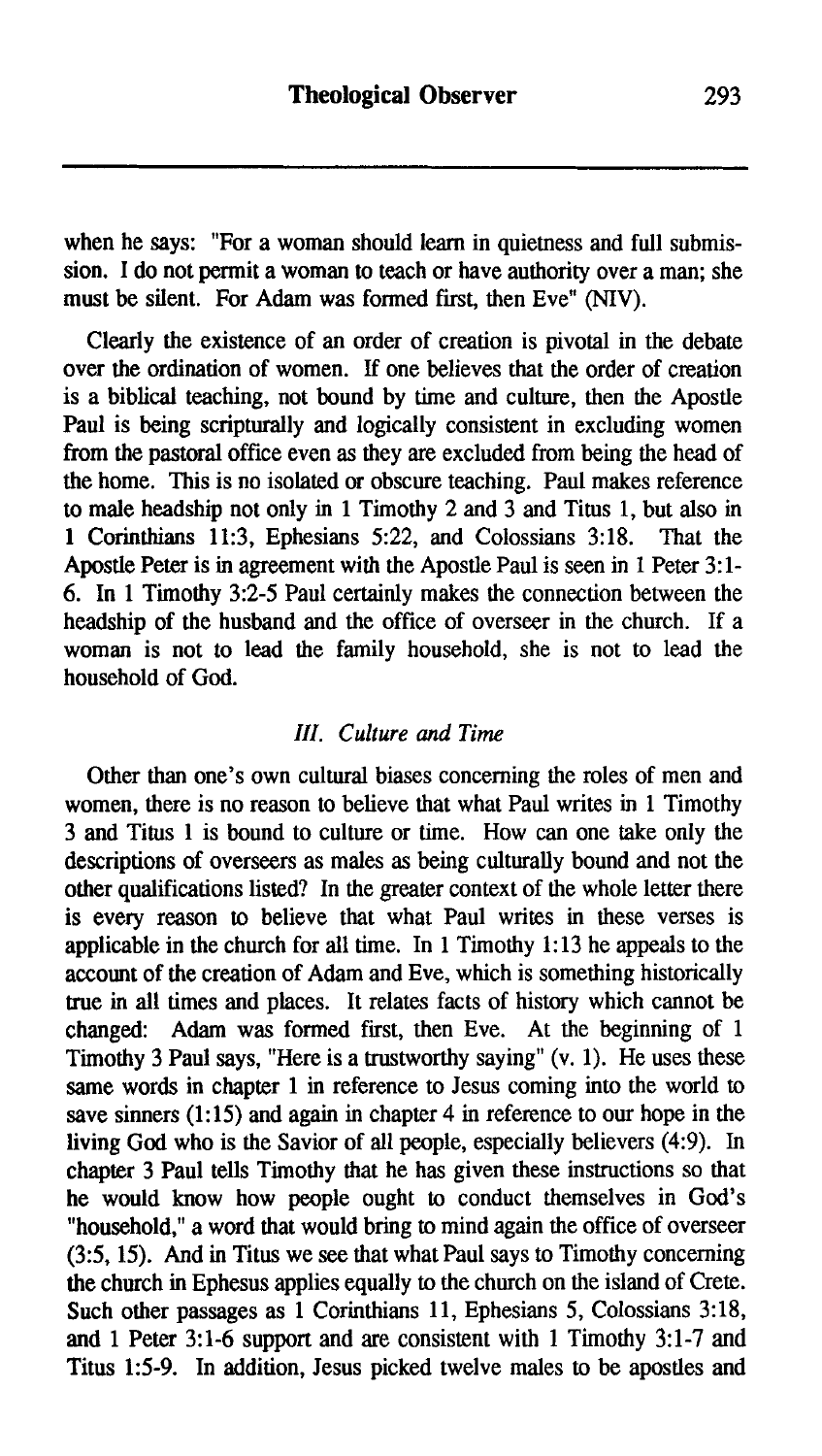only a male was eligible to take the place of the Apostle Judas. $<sup>8</sup>$  There</sup> is a consistency here that cannot be overcome without resorting to "creative exegesis" or removing certain passages from consideration by claiming the existence of problems in interpreting them. One cannot simply by fiat bind a passage of Scripture to culture and time. There must be clear evidence; otherwise ail of Scripture would be susceptible to such subjective eisegesis. And it is inappropriate to appeal to passages which talk about the equality of all Christians, that is, the priesthood of all believers. This priesthood is not the issue. Those who believe that only males are candidates for the pastoral office also believe in the priesthood of believers. The necessary questions are these: "What does Scripture say about women and the office of overseer?" "What are the biblical qualifications to be a pastor?" Both **1** Timothy **3:l-7** and Titus **15-9** answer these questions.

#### **N.** *Conclusion*

The discussion of the ordination of women is only confused when the pertinent passages are ignored. It only confuses the issue when passages such as Galatians **3:28,** dealing with justification and the priesthood of all believers, are used to affirm women as pastors. It will not do to call secondary passages such as 1 Corinthians **11** and **14** "obscure," ignore **<sup>1</sup>** Timothy **3** and Titus **1,** and then claim justification of the ordination of women. The gospel, the teaching of justification, does not tell us whether women may be pastors-overseers. To answer this question the pertinent passages of Scripture must be examined. **1** Timothy **3:l-7** and Titus **15-9**  are such passages, and an overseer is to be a male who manages any family of his own well and likewise cares well for the household of God.

- 1. Meyer, Marie, et alii, *Different Voices/Shared Vision (Delphi,* New York: ALPB Books, **1992), 96** pp.
- **2.** Ibid., p. **28.**
- **3.** Ibid., pp. **21-25.**
- 4. Ibid., p. **85.**
- **5.** Colin Brown, ed., *The New International Dictionary of the New Testament,* I (Grand Rapids: Zondervan Publishing House, **1976),** p. **193.**
- 6. Ibid., p. **194.**